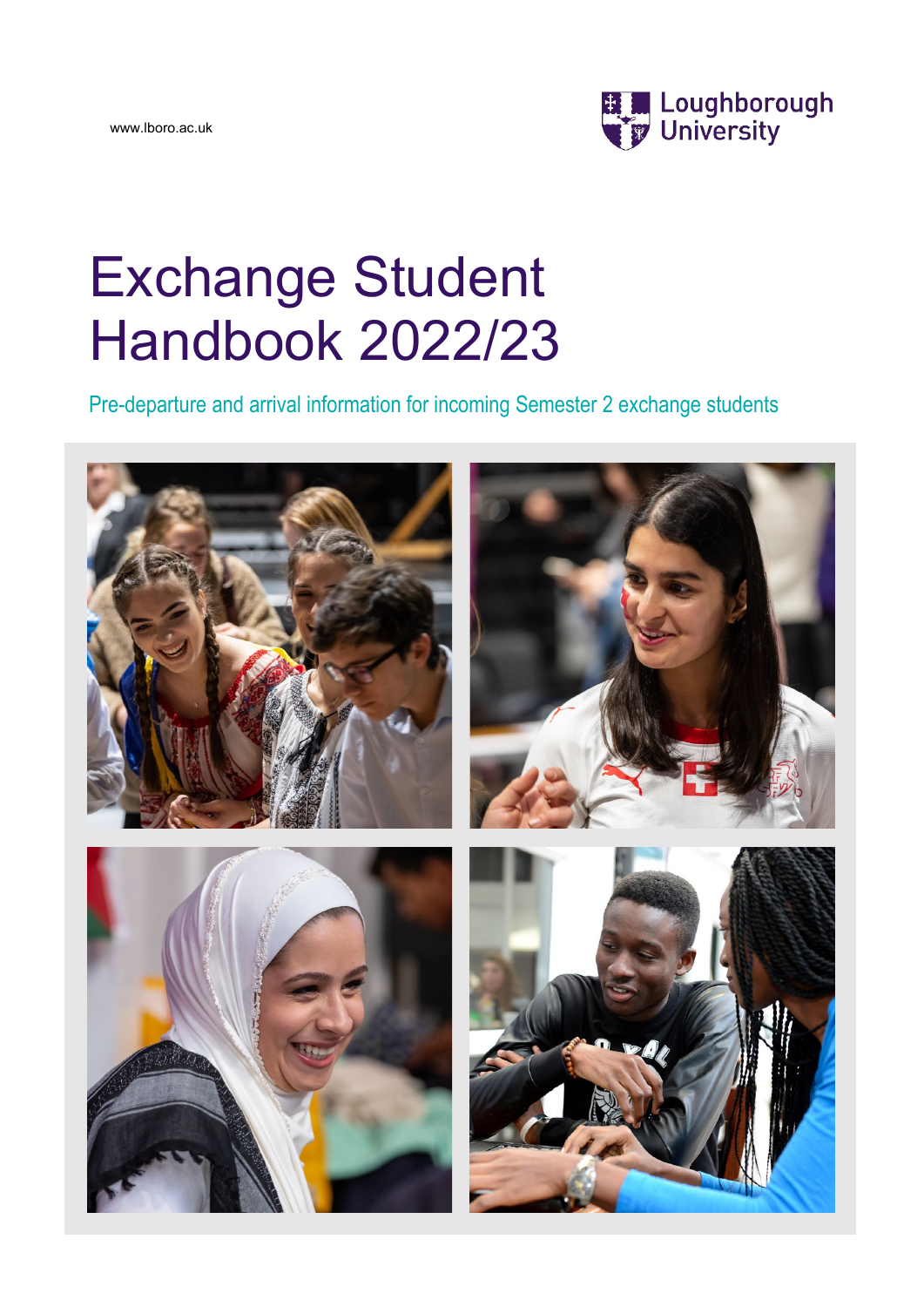# Table of Contents

|                            | <b>WELCOME TO LOUGHBOROUGH!</b>                                                                                                                  | 3                                           |
|----------------------------|--------------------------------------------------------------------------------------------------------------------------------------------------|---------------------------------------------|
|                            | <b>PRE-DEPARTURE INFORMATION</b>                                                                                                                 |                                             |
| 1.<br>2.<br>3.<br>4.<br>5. | Calendar for the Academic Year 2022/23<br>Entry and Visa Information<br><b>Travel and Medical Insurance</b><br>Accommodation<br>English Language | 4<br>4<br>5<br>$\sqrt{5}$<br>$6\phantom{1}$ |
|                            | <b>ARRIVAL IN THE UK</b>                                                                                                                         |                                             |
| 6.<br>7.<br>8.<br>9.       | Immigration and Customs<br>Travelling to Loughborough<br>Documentation on Arrival at Loughborough<br>Induction                                   | 7<br>7<br>8<br>9                            |
|                            | <b>THE UNIVERSITY</b>                                                                                                                            |                                             |
| 10.<br>12.<br>13.          | Studying at Loughborough<br>11. Support Services<br>Loughborough Students' Union<br>Sport and Recreational Facilities                            | 9<br>10<br>11<br>12                         |
|                            | <b>USEFUL INFORMATION</b>                                                                                                                        |                                             |
| 14.<br>15.                 | Living in the UK<br><b>Contact Details</b>                                                                                                       | 12 <sup>2</sup><br>13                       |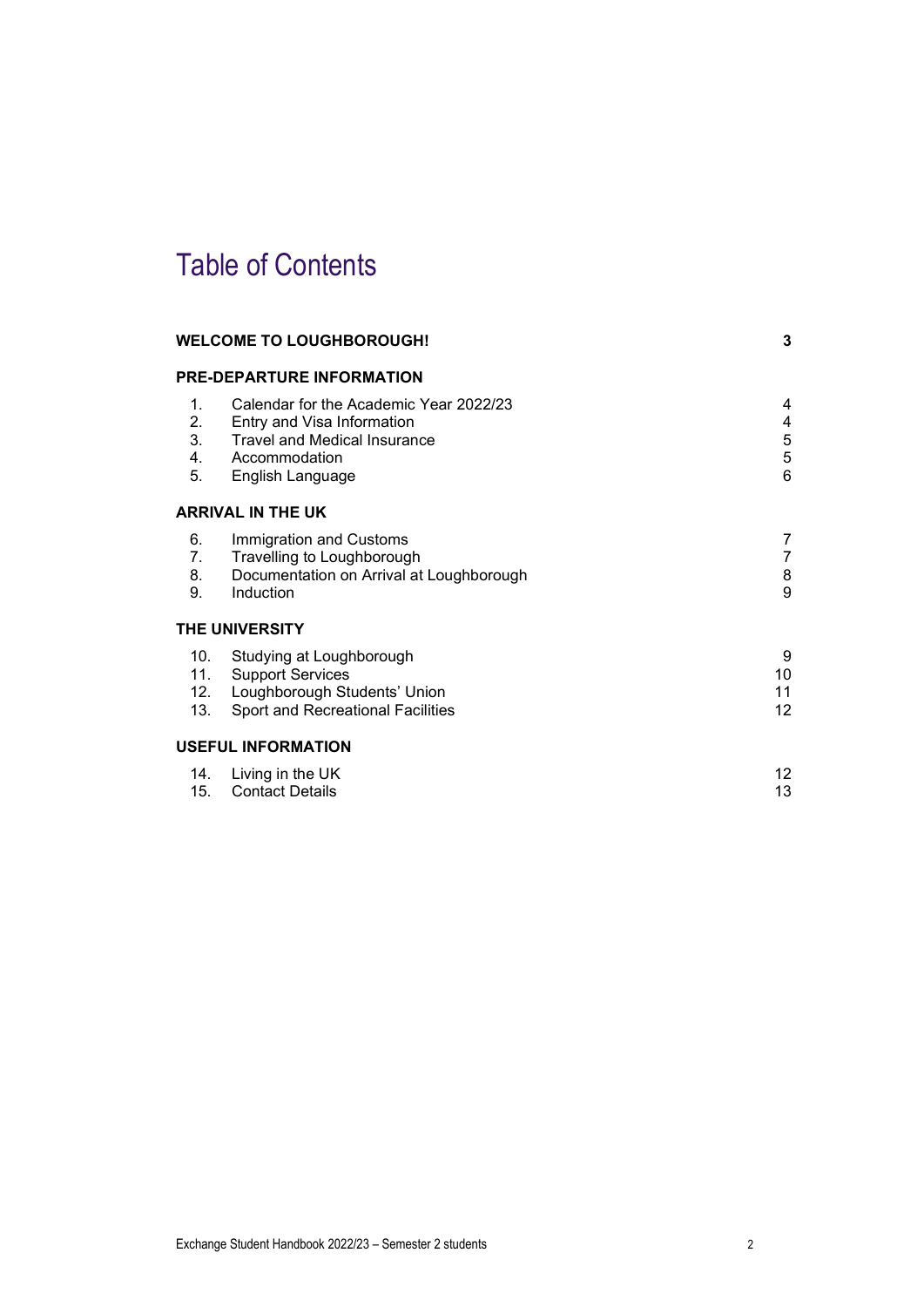

# <span id="page-2-0"></span>Welcome to Loughborough!

We are delighted that you have chosen Loughborough University for your study exchange. We strongly believe in the benefits of international education and hope that you have an enjoyable and rewarding experience.

As one of the leading universities in the United Kingdom (UK), Loughborough is ranked in the top 10 in each of the most recent national league tables. It has international reputation for excellence in research, teaching, enterprise and sport. In 2017, Loughborough achieved a five star plus rating in the QS Stars scheme, putting it among the best in the world. In 2022, for the sixth year running, it was awarded the title of Best University in the World for Sports-Related Subjects in the QS World University Ranking by Subject.

The University has the largest single-site green campus in the country, covering more than 438 acres and providing a home to academic buildings, student accommodation and outstanding sporting facilities. During your time at Loughborough, we would encourage you to take full advantage of the many opportunities available. The Loughborough Students' Union (LSU) has more than 80 clubs and societies for different hobbies and interests, nationalities and faith groups. You can also get involved in a wide range of other activities organised by groups, such as Rag (the biggest student fundraising organisation in the country) and Action (the volunteering section of the LSU).

The town of Loughborough is located at the heart of England in the county of Leicestershire. Main line road and rail networks link Loughborough directly with the rest of the country and the town itself is served by excellent bus services. London is oneand-a-half hours away by train, Birmingham one hour, and Manchester and Leeds around two hours. There are regular scheduled flights from UK, European and international destinations to East Midlands Airport, which is approximately seven miles away.

Studying abroad can be one of the most rewarding elements of a degree programme, and we sincerely hope that you have a fulfilling exchange here at Loughborough.

On behalf of the staff and students of the University, we would like to offer you a very warm welcome.

The Exchanges Team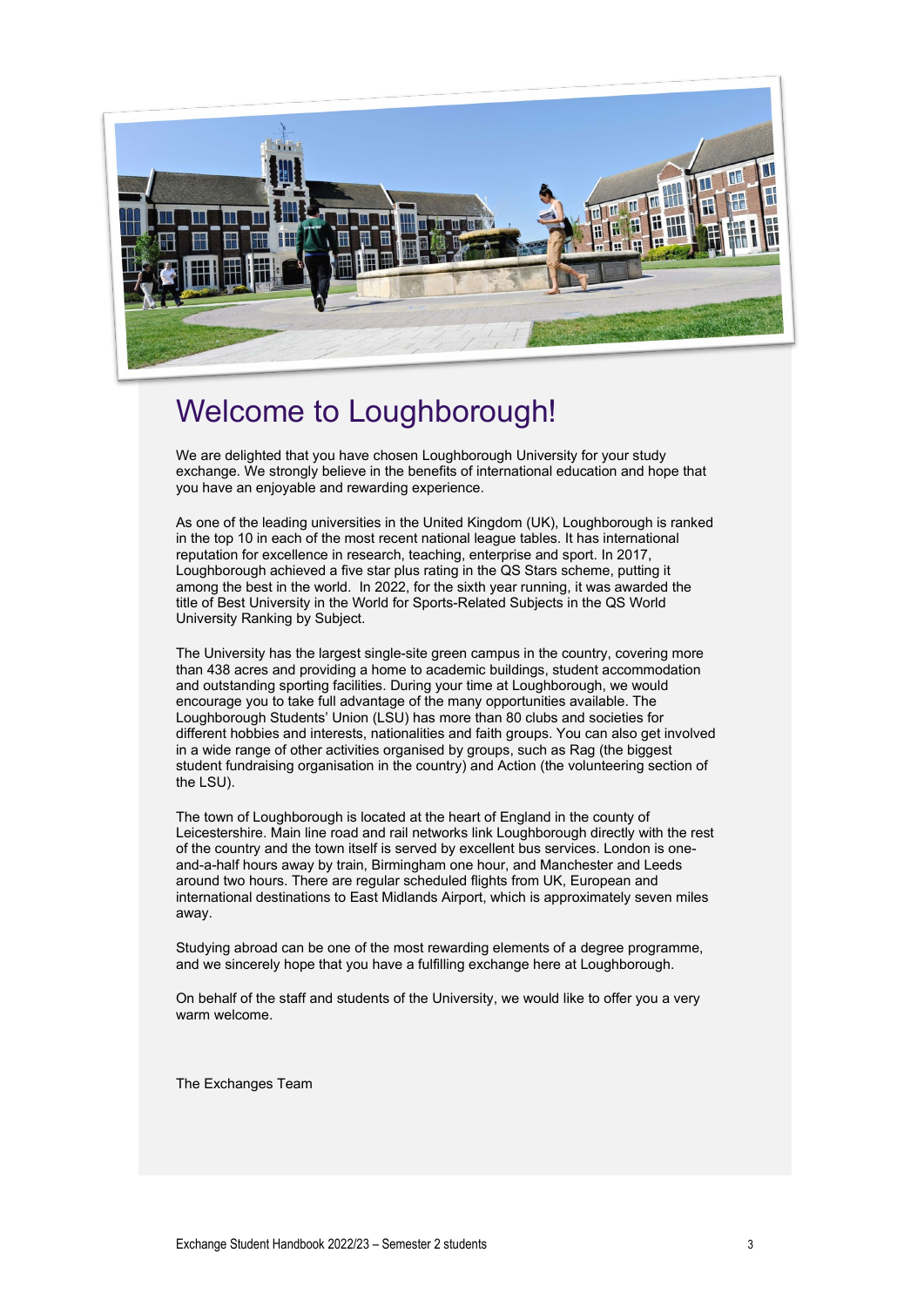# <span id="page-3-0"></span>PRE-DEPARTURE INFORMATION

### <span id="page-3-1"></span>Calendar for the Academic Year 2020/21 1.

The academic year runs from the start of session in August to the end of session in the following July. It is made up of three terms (Autumn, Spring and Summer) or two semesters (from October to February and February to June). Exchange students normally attend for either Semester One or Semester Two, but some spend a full year at Loughborough University.

**Semester One**: 3 October 2022 - 3 February 2023

**Semester Two:** 6 February 2023 - 21 June 2023

Semester One examinations take place in January/February, and Semester Two examinations take place in May/June. Examination dates and times are dependent on the School/Department in which you are registered. See [www.lboro.ac.uk/students/handbook/exams/university-exams/](http://www.lboro.ac.uk/students/handbook/exams/university-exams/) for further information.

### <span id="page-3-2"></span> $2_{\cdot}$ Entry and Visa Information

### **EU, EEA and Swiss nationals**

EU, EEA and Swiss nationals, who have already established a right of residence in the UK prior to 31 December 2020, may rely on this to return to the UK. Similarly, **Irish citizens** continue to hold rights to enter and live in the UK under Common Travel Area arrangements.

### **EU, EEA and Swiss nationals in the UK for less than six months**

EU, EEA and Swiss nationals coming to study in the UK for less than six months can do this as a Visitor. As a non-visa national you do not need prior entry clearance and can currently enter the UK with your passport only. Please note that, from 1 October 2021 onwards, national ID cards are generally no longer accepted, and you should ensure you have a valid passport. Visitor permission cannot be extended in the UK and cannot be switched to another kind of visa (including a Student visa). For the purposes of obtaining visitor permission for study, the University will provide a letter confirming study details.

### **International students (i.e. non-EU, non-EEA and non-Swiss nationals) in the UK for less than six months**

International students (i.e. non-EU, non-EEA and non-Swiss nationals) coming to study in

the UK for less than six months can apply for immigration permission as a Visitor. Visa nationals should apply for permission before travel, non-visa nationals can apply for visitor permission on arrival in the UK. Visitor permission cannot be extended in the UK and cannot be switched to another kind of visa (including a Student visa). For the purposes of obtaining visitor permission for study, the University will provide a letter confirming study details.

### **Academic Technology Approval Scheme (ATAS)**

In order to take postgraduate study in some technology subjects, you may require ATAS clearance. Your offer letter and CAS will confirm whether ATAS clearance is required. If so, you must apply and include a copy of your ATAS certificate in your visa application. For further information see: [www.lboro.ac.uk/study/apply/research/atas/.](http://www.lboro.ac.uk/study/apply/research/atas/) 

It can sometimes take up to a month or longer for an initial decision, therefore you should apply in good time before your visa application. For additional information see the Foreign and Commonwealth Office website at [www.gov.uk/guidance/academic-technology](http://www.gov.uk/guidance/academic-technology-approval-scheme)[approval-scheme.](http://www.gov.uk/guidance/academic-technology-approval-scheme)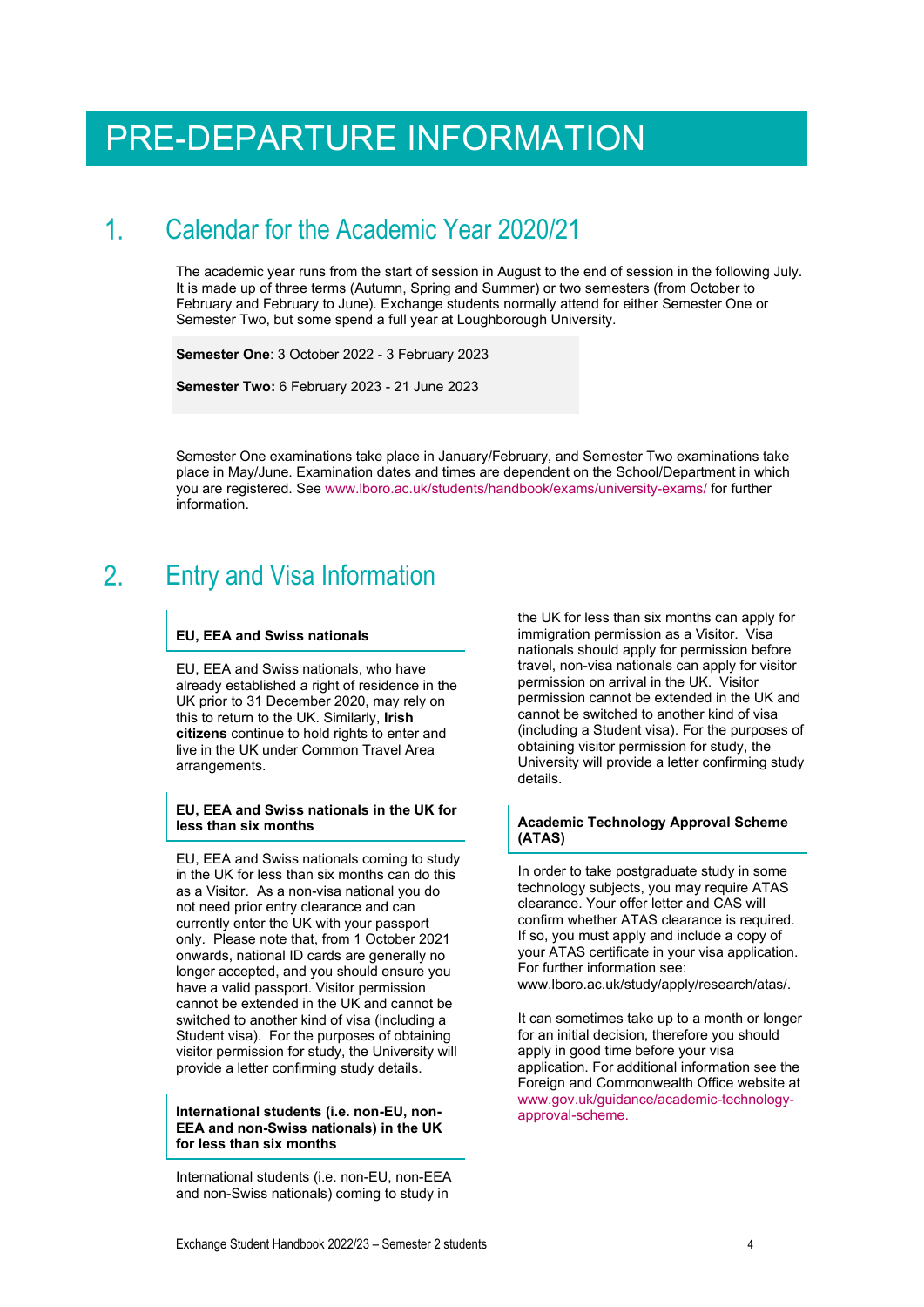### <span id="page-4-0"></span>Travel and Medical Insurance  $\mathcal{S}$

# **Travel insurance**

You are strongly advised to take out adequate travel insurance to cover your journey, including cover for personal possessions, medical expenses and repatriation.

### **National Health Service**

The National Health Service (NHS) is the UK's health service. It is funded by the state and provides the majority of healthcare to UK residents. If you are an exchange student studying in the UK, you will be able to have access to NHS healthcare in accordance with the quidelines below.

### **EU, EEA and Swiss nationals in the UK for less than six months**

EU, EEA and Swiss nationals coming to study in the UK for less than six months are not eligible for free healthcare under the NHS and will have to pay the full cost of medical treatment. However, if you are an EU, EEA or Swiss national with a European Health Insurance Card (EHIC), you will be exempt from some medical costs, therefore it is important that you apply for an EHIC in your own country and bring it with you.

**International students (i.e. non-EU, non-EEA and non-Swiss nationals in the UK for less than six months**

International students (i.e. non-EU, non-EEA and non-Swiss nationals) coming to study in the UK for less than six months as a Visitor cannot receive treatment on the National Health Service (unless it is an emergency).

### **Coronavirus (COVID-19)**

Please ensure that you have read and understood the latest advice for students on turn-around COVID-19 testing on campus and other precautionary measures. See: [https://www.lboro.ac.uk/internal/studying](https://www.lboro.ac.uk/internal/studying-working-living/testing/)[working-living/testing/.](https://www.lboro.ac.uk/internal/studying-working-living/testing/)

### **Meningitis ACWY Vaccination**

As a precautionary measure, all students between 17-25 years of age are advised to have the Meningitis ACWY vaccination BEFORE coming to Loughborough.

See [www.nhs.uk/Conditions/vaccinations/](http://www.nhs.uk/Conditions/vaccinations/%0bPages/men-acwy-vaccine.aspx) [Pages/men-acwy-vaccine.aspx](http://www.nhs.uk/Conditions/vaccinations/%0bPages/men-acwy-vaccine.aspx) for further details.

# **Disabled students**

Loughborough University is committed to the promotion of equal opportunities and welcomes applications from students with disabilities, including long-term health conditions, mental health difficulties, autistic spectrum conditions and dyslexia. On the incoming application form for exchange students, you are asked to disclose whether you have a disability and to give your consent to your personal details being shared with the Counselling and Disability Service. You are also encouraged to make direct contact with either the Disability Support Team (email [disability@lboro.ac.uk\)](mailto:disability@lboro.ac.uk) or the Mental Health Support Team (email mhst@lboro.ac.uk) if you have any queries or concerns prior to your arrival.

For further information about the University's Counselling and Disability Service, see [www.lboro.ac.uk/services/cds/disability/.](http://www.lboro.ac.uk/services/cds/disability/)

#### <span id="page-4-1"></span> $\overline{4}$ . Accommodation

### **Booking accommodation**

All applications for accommodation in University Halls of Residence are submitted online. Once your application to study has been approved, you will receive an email from the Student Accommodation Centre explaining how to apply for your accommodation. Please refer to the website for further information:

[www.lboro.ac.uk/services/accommodation/pro](http://www.lboro.ac.uk/services/accommodation/prospective-students/erasmusandstudyabroad/) [spective-students/erasmusandstudyabroad/.](http://www.lboro.ac.uk/services/accommodation/prospective-students/erasmusandstudyabroad/)

For **Semester 2** exchanges commencing in February 2022, applications for accommodation can be made from November 2022 onwards. Accommodation offers will be sent out by email in December 2022/January 2023.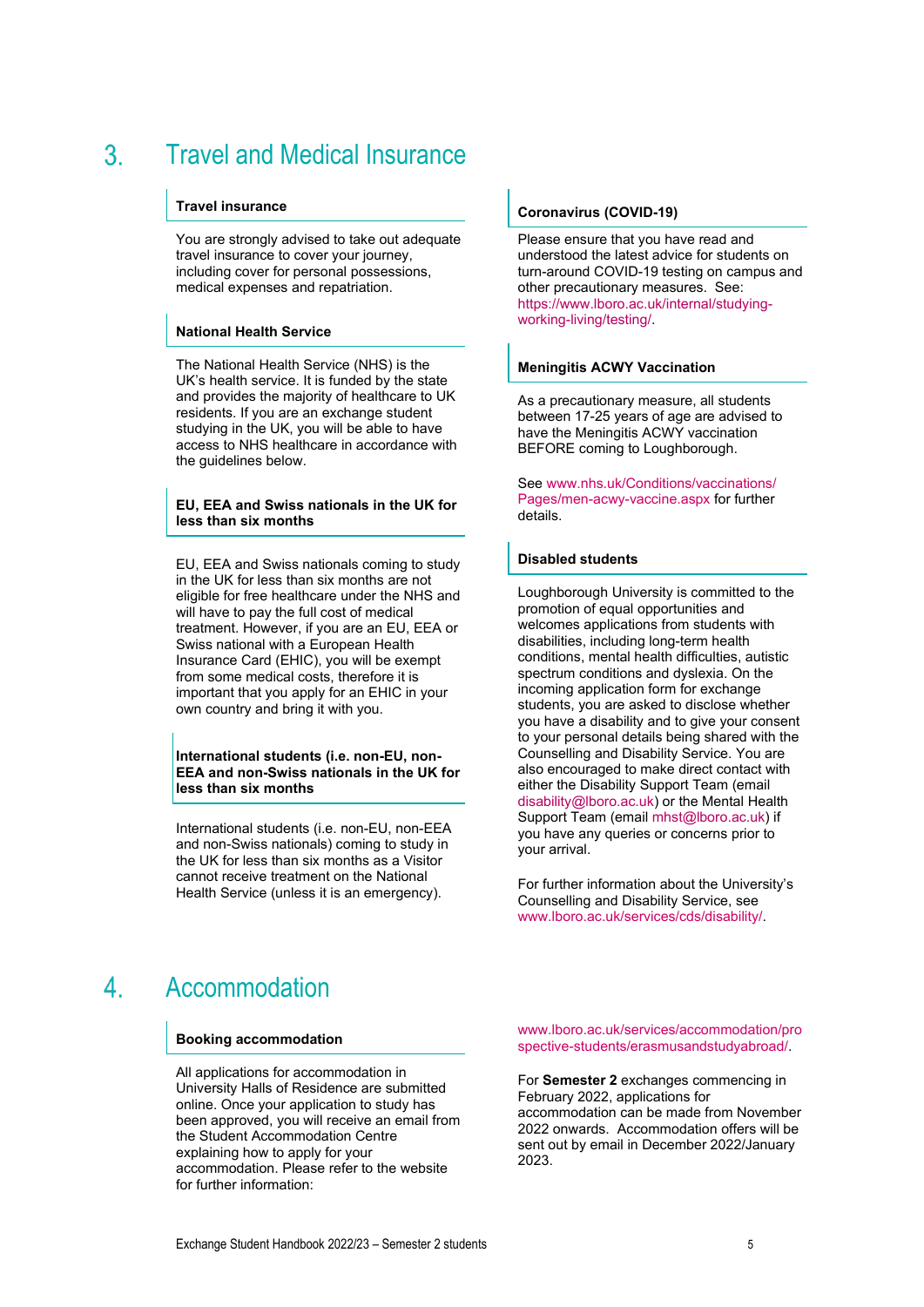Please note that *on-campus accommodation is limited*. The Student Accommodation Centre allocates rooms on a first-come, first-served basis until the maximum capacity has been reached. This means that there is no guarantee that you will be allocated a room in University Halls of Residence, however we do promise to help you secure University allocated accommodation either on campus or by referral to an off campus approved provider.

The staff in the Student Accommodation Centre will be able to provide you with advice and guidance on securing accommodation in either private halls or houses. You can view the wide range of private accommodation offcampus, but conveniently located in Loughborough, at

[www.lboro.ac.uk/services/campus](http://www.lboro.ac.uk/services/campus-living/accommodation/offcampus/)[living/accommodation/offcampus/.](http://www.lboro.ac.uk/services/campus-living/accommodation/offcampus/)

If you have any enquiries about accommodation either on or off-campus, you should contact the Student Accommodation Centre directly by e-mail [sac@lboro.ac.uk](mailto:sac@lboro.ac.uk) or by telephone +44 (0)1509 274488.

For up-to-date information about applying for accommodation see [www.lboro.ac.uk/services/accommodation/](http://www.lboro.ac.uk/services/accommodation/announcements/) [announcements/.](http://www.lboro.ac.uk/services/accommodation/announcements/)

### **Accommodation license agreement**

Your accommodation license agreement is legally binding. If you are late arriving at your accommodation or wish to move out early, you will still be required to pay for your room for the full period of your license. Further information is in the License Terms and Conditions 2022/23 document available at [www.lboro.ac.uk/services/accommodation/fee](http://www.lboro.ac.uk/services/accommodation/fees/) [s/.](http://www.lboro.ac.uk/services/accommodation/fees/)

### **Living costs**

Loughborough is not an expensive town to live in by UK standards, but students MUST consider the cost of accommodation, food, study materials, local travel and other living expenses. It is estimated that, when students budget for the duration of their studies, they should allow approximately £1,100 - £1,300 per month, but personal expenditure will vary from student to student depending on lifestyle.

### <span id="page-5-0"></span> $5<sub>1</sub>$ English Language

### **English language requirements**

It is important that you have a good level of English so that you are able to understand and participate in your studies without difficulty.

If you are an EU/EEA/Swiss national, it is advised that your proficiency in English language should be at least at the level of CEFR Level B2 (independent user).

If you are a non-EU/non-EEA/non-Swiss national requiring [a Student visa](https://www.gov.uk/student-visa) to study in the UK, you will need to provide certified evidence that your English language competency meets the University's requirements.

For an approved list of English language qualifications, which are acceptable for admission purposes, please see

[www.lboro.ac.uk/international/apply/english](http://www.lboro.ac.uk/international/apply/english-language-requirements/)[language-requirements/.](http://www.lboro.ac.uk/international/apply/english-language-requirements/)

### **Pre-sessional English language courses**

The Academic Language Support Service offers a range of high-quality support to students wishing to study at Loughborough. This includes pre-sessional courses for international students who have not yet reached the required level of English for their chosen studies. For further details, see [www.lboro.ac.uk/services/alss/pre-sessional](http://www.lboro.ac.uk/services/alss/pre-sessional-courses/)[courses/.](http://www.lboro.ac.uk/services/alss/pre-sessional-courses/)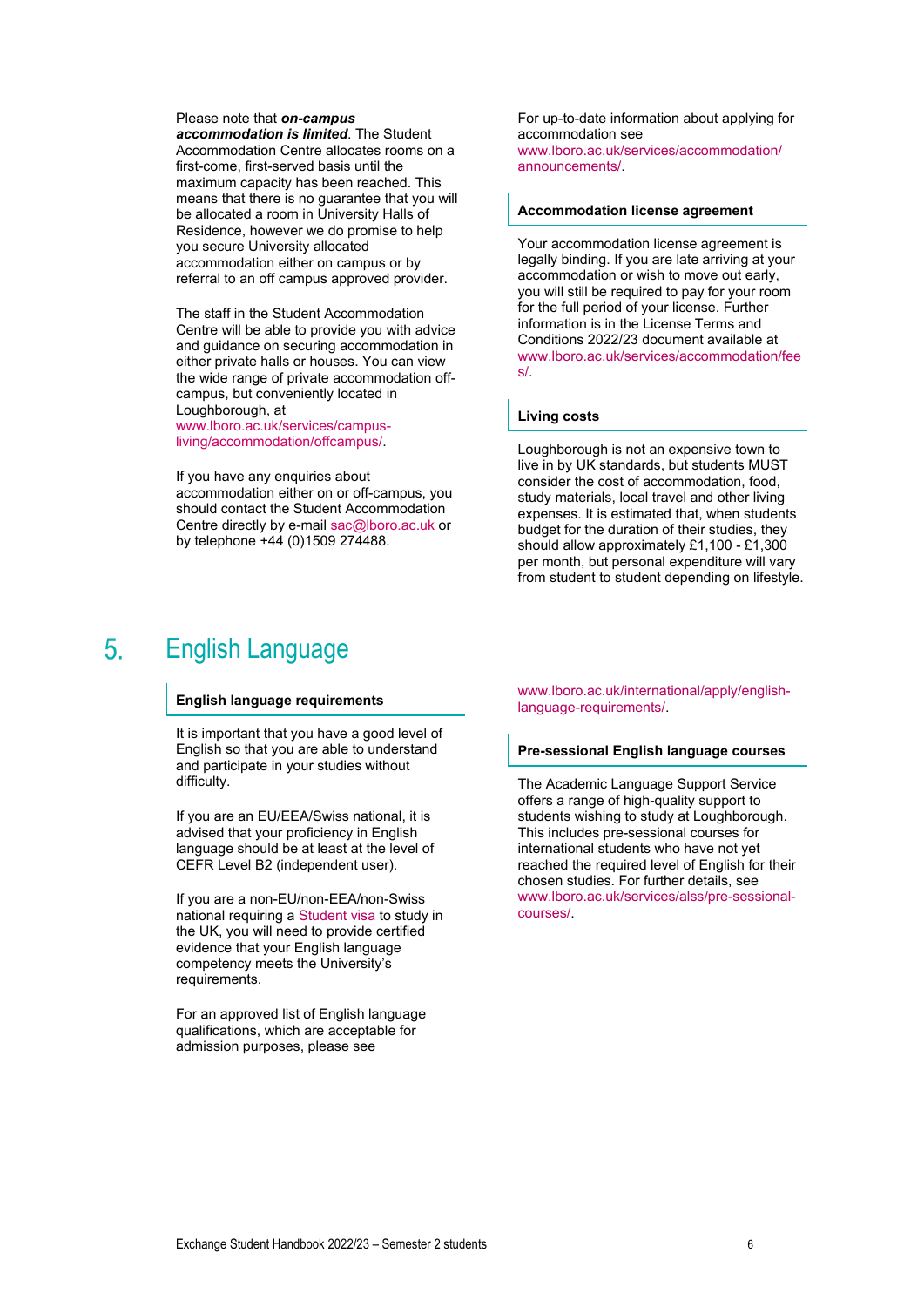# <span id="page-6-0"></span>ARRIVAL IN THE UK

### <span id="page-6-1"></span>6 Immigration and Customs

### **Immigration**

When you arrive at an airport in the UK, you will have to go through immigration control where a Border Force Officer will check your passport, scan your fingerprints and datestamp your visa. The Border Force Officer may ask your purpose for coming to the UK and try to determine if you can speak English without the aid of an interpreter. It is recommended that you have the following documents available in your hand luggage in case they are needed:

- valid passport or identity card (with visa or entry certificate if appropriate);
- correspondence confirming acceptance onto your Loughborough University degree programme;
- health certificate (if appropriate).

The UK Government has introduced border controls to prevent the spread of Coronavirus (COVID-19) and the import of new variants of the virus to the UK. You are advised to read the information on the UK Government's website carefully and to check at regular intervals BEFORE you travel to the UK. See [https://www.gov.uk/uk-border-control/before](https://www.gov.uk/uk-border-control/before-you-leave-for-the-uk)[you-leave-for-the-uk](https://www.gov.uk/uk-border-control/before-you-leave-for-the-uk) for further information.

### **Customs**

After immigration, you will pass through customs control and, at UK airports, there are three exits: a green channel if you are travelling from outside the EEA and have nothing to declare; a red channel if you are travelling from outside the EEA and have goods to declare; and a blue channel if you have arrived from another airport within the EEA.

There are restrictions on the amount of tobacco, alcohol and gifts you can bring to the UK, therefore it is important that you are aware of the duty free limit. Never bring in counterfeit goods, illegal drugs, weapons on obscene material.

If you have to bring any medication, which has been prescribed by a doctor for your personal use, you are advised to bring documentary proof from your doctor of the nature of the medication.

Further information about customs control is available at https://www.gov.uk/uk-bordercontrol.

### <span id="page-6-2"></span> $7<sub>1</sub>$ Travelling to Loughborough

### **Arrival airports**

Most students tend to fly to the UK into one of the major London airports, normally Heathrow, as flights available from almost anywhere in the world. There are, however, some direct flights to Birmingham International and East Midlands (Nottingham-Leicester-Derby) from some countries. These airports are closer to Loughborough than the London airports.

East Midlands Airport [www.eastmidlandsairport.com](http://www.eastmidlandsairport.com/)

Birmingham Airport [www.birminghamairport.co.uk](http://www.birminghamairport.co.uk/) London Heathrow Airport [www.heathrowairport.com](http://www.heathrowairport.com/)

London Gatwick Airport [www.gatwickairport.com](http://www.gatwickairport.com/)

London Luton Airport [www.london-luton.co.uk](http://www.london-luton.co.uk/)

Please remember when you are packing a suitcase that you will have to carry your bags around the airport and to your accommodation building. A key rule is, if you cannot carry it, do not pack it! You will be able to buy most things that you will need in Loughborough when you arrive.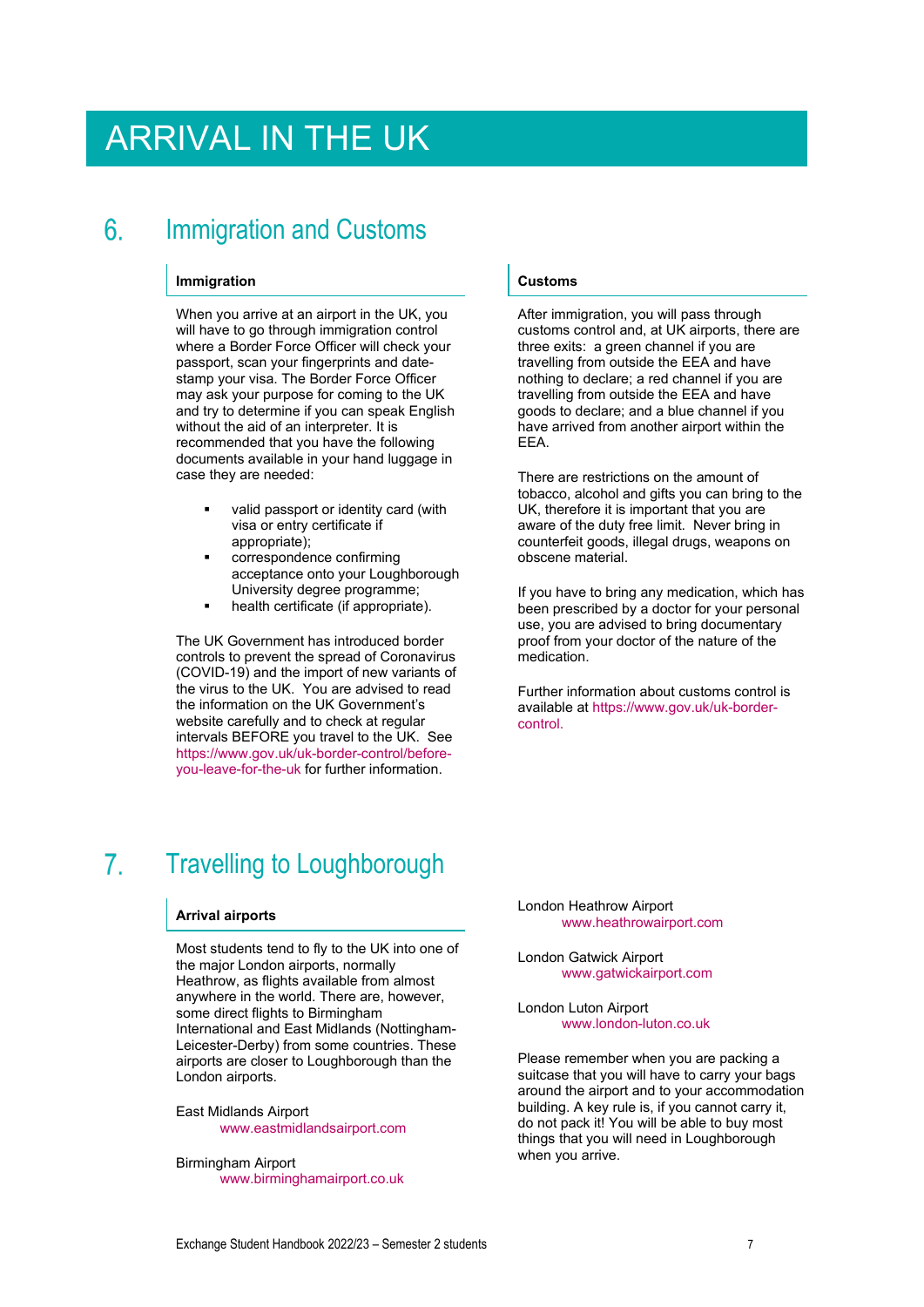### **Travelling from the airport to Loughborough**

There are a number of ways to get to Loughborough from each airport, with widely varying times and costs, however it is recommended that you look at the options for travelling either by coach or rail.

East Midlands Trains

[www.eastmidlandstrains.co.uk](http://www.eastmidlandstrains.co.uk/)

Eurolines

[www.eurolines.eu](http://www.eurolines.eu/)

National Express [www.nationalexpress.com](http://www.nationalexpress.com/)

National Rail [www.nationalrail.co.uk](http://www.nationalrail.co.uk/)

**Trainline** 

### [www.thetrainline.co.uk](http://www.thetrainline.co.uk/)

Travelling by taxi from international airports to Loughborough can be extremely expensive, therefore it is not an option that we recommend. If, however, you would prefer to travel by taxi, it is possible to pre-book with several taxi firms who operate out of Loughborough. For further details see [www.lboro.ac.uk/international/offer](http://www.lboro.ac.uk/international/offer-holders/getting-here/)[holders/getting-here/.](http://www.lboro.ac.uk/international/offer-holders/getting-here/)

# **Temporary accommodation in London**

If you are due to arrive in London too late for a coach or train service, it may be less expensive to spend the night in London and travel to Loughborough the following day (rather than take a taxi). The airport's Information Desk should be able to provide guidance on bed and breakfast accommodation.

You can also book accommodation (four to six weeks in advance) by contacting the following organisations:

International Students' House [www.ish.org.uk](http://www.ish.org.uk/)

London Tourist Board [www.visitlondon.com](http://www.visitlondon.com/)

### **University campus bus service**

There is a regular bus service (Sprint) which operates between Loughborough railway station, the town centre and the University campus. The prices of tickets are subject to change, therefore it is recommended that you check the most up-to-date information at [www.kinchbus.co.uk/services/sprint](http://www.kinchbus.co.uk/services/sprint)

#### <span id="page-7-0"></span>8. Documentation on Arrival at Loughborough

# **Registering with the University**

Approximately six weeks prior to the start of your programme of study, you will be sent an email inviting you to complete online registration. It is important that you complete this process BEFORE your arrival in order that the University can produce your student ID card and have it ready for you to collect. Your student ID card will provide access to University buildings, including the library, halls of residence and the LSU. You will also need it to prove your student status, so it is important that you look after it! Details about online registration and collecting your student ID card are at [www.lboro.ac.uk/welcome.](http://www.lboro.ac.uk/welcome)

Registration within your respective School/Department typically takes place as part of the induction event. This is an important part of your programme which will provide you with relevant materials including your timetable, programme structure and regulations. It is also your first opportunity to meet fellow students.

### **Learning agreements**

At Loughborough, the timetable is released near to the start of the semester, so it is possible that we shall not be able to confirm if there is a 'fit' for all the modules you chose until the first week of your studies. We do, however, allow all students a period of two weeks after the start of the semester in order to finalise their module choices BEFORE the Student Office confirms the final details.

If you are required to change your module choices due to timetable clashes, you will need to make the appropriate changes on your learning agreement and seek the approval of your home University and your respective School/Departmental Exchange Co-ordinator at Loughborough. You must also ensure that the Exchanges Office has been provided with a copy of your revised Learning Agreement.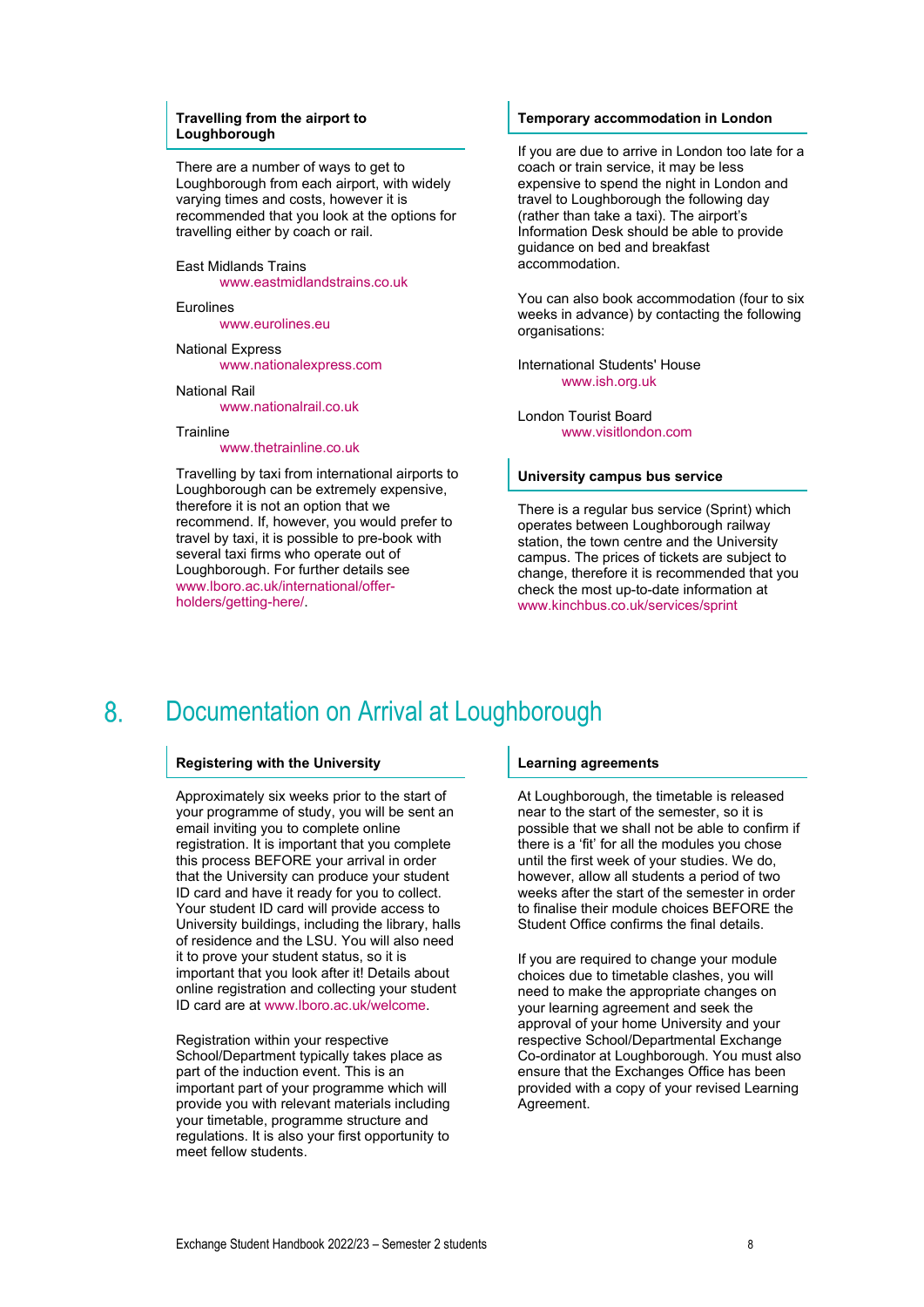### **Attendance certificates**

Some partner institutions require evidence from the host University (i.e. Loughborough) that their students have arrived and are in attendance. There is no need to bring any such documentation to the Exchanges Office, as it will be quicker and more convenient for you to get the documentation signed by your respective School/Departmental Exchange Co-ordinator (see [www.lboro.ac.uk/study/](http://www.lboro.ac.uk/study/overseas-exchange/incoming/applying/exchange-coordinators/) [overseas-exchange/incoming/applying/](http://www.lboro.ac.uk/study/overseas-exchange/incoming/applying/exchange-coordinators/) [exchange-coordinators/\)](http://www.lboro.ac.uk/study/overseas-exchange/incoming/applying/exchange-coordinators/).

# **Registering with the Police**

Some students have to register with the local Police Force within 7 days of their arrival in the UK, or if their circumstances have changed at all, e.g. change of address, change of course, new visa, etc. The visa sticker in your passport or UKVI decision letter should confirm if you need to register. At busy times of the year, the University arranges for the Police to come onto campus and register students here, however, if this does not coincide with your arrival at Loughborough, you will need to visit the office in Leicester. See [www.lboro.ac.uk/services/isas/visa](http://www.lboro.ac.uk/services/isas/visa-advice/policeregistration/)[advice/policeregistration/](http://www.lboro.ac.uk/services/isas/visa-advice/policeregistration/) for further information.

#### <span id="page-8-0"></span>9 **Induction**

### **University induction and welcome event**

All new exchange students arriving for a Semester Two study exchange will be invited to attend an institutional induction and welcome event, which will be held soon after your arrival in the week commencing 6 February 2023. Please note that the event will be held virtually if COVID-19 restrictions prohibit large gatherings at the time.

### **School/Department induction**

In addition to the above, Schools/Departments normally run separate induction programmes, and it is important that you attend in order to learn more about studying your chosen discipline at Loughborough.

# <span id="page-8-1"></span>THE UNIVERSITY

### <span id="page-8-2"></span>Studying at Loughborough  $10<sup>1</sup>$

### **Examinations and assessments**

Whatever your programme of study, it will involve some form of assessment. For most programmes, assessment is conducted through a mixture of exams, coursework and assessed tutorials/ tests. Being prepared for assessment is vital to success. Effective learning and revision are important, but it is equally as important to be aware of what is expected of you during assessment. It is recommended, therefore, that you read the section on examinations and assessments in the Student Handbook (see below).

If you complete your course at Loughborough but fail to gain the necessary credits/grades required by your home institution, you might be required to re-sit any modules (or any components of modules). If this is the case,

you should re-register via your host School/Department as a fee-paying temporary student. You will, however, be required to pay a re-assessment fee, as a second attempt registration period does not form part of the study exchange programme. See [https://www.lboro.ac.uk/students/handbook/ex](https://www.lboro.ac.uk/students/handbook/exams/exams-information/reassessment/) [ams/exams-information/reassessment/](https://www.lboro.ac.uk/students/handbook/exams/exams-information/reassessment/) for further information about re-assessment fees.

### **European Credit Transfer System**

The European Credit Transfer System (ECTS) provides 60 credits per full year of study or 30 credits per semester. Credits are only awarded when the programme, i.e all required examinations and/or assessments have been completed. At the end of the study period, you will receive from your School/Department an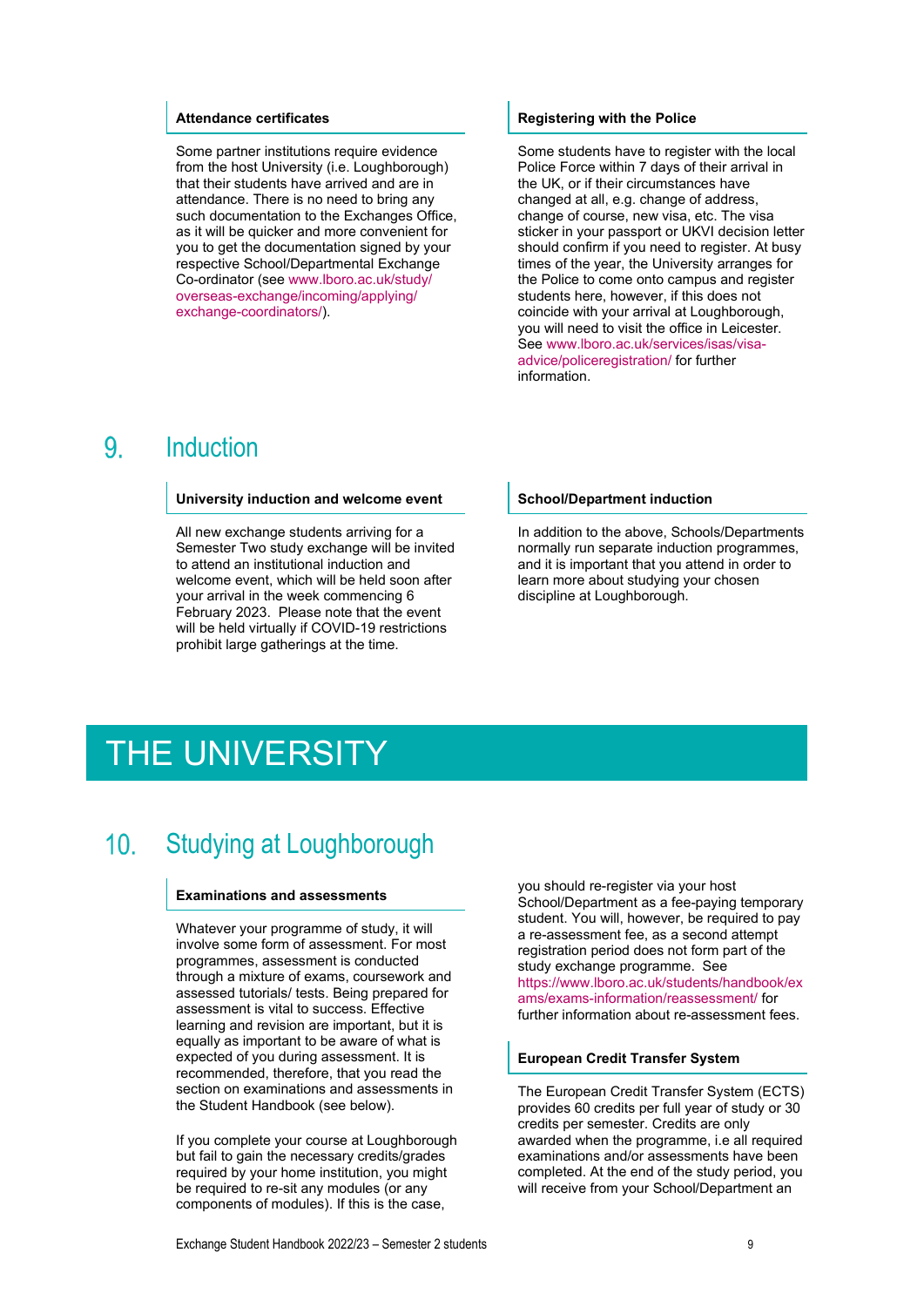official transcript listing all modules taken and credits/grades achieved.

### **Independent study**

You will be expected to do some independent study, which is an integral part of UK academic culture. Independent study is intended to help you to develop your critical analysis and problem-solving skills and your research skills. It also allows you to investigate a topic in more detail and develop your own ideas.

### **Learning environments**

The University Library (see below) offers students a range of learning environments, group study rooms and bookable booths, but it can be busy during the 24/7 opening period. There are, therefore, a number of alternative spaces on the campus, which can be used for informal study. For further details see [https://www.lboro.ac.uk/services/learning](https://www.lboro.ac.uk/services/learning-environments/learning/)[environments/learning/.](https://www.lboro.ac.uk/services/learning-environments/learning/)

# **Learning support**

The University Library (see below) offers a range of 'Get the Know-How' courses and online resources which are designed to help students enhance their academic and information literacy skills, eg essay writing, report writing, reading efficiently, taking effective notes, presentation skills, working in groups, etc. For further details see [https://www.lboro.ac.uk/services/library/stude](https://www.lboro.ac.uk/services/library/students/learningsupport/) [nts/learningsupport/.](https://www.lboro.ac.uk/services/library/students/learningsupport/)

There is also a range of study advice and planning sheets which are aimed at improving specific study skills and helping students to keep on top of things, e. g. critical thinking, citing and referencing Harvard style, developing mathematical skills, revision and exam skills, task sheets, weekly planners, etc. For further details see

### <span id="page-9-0"></span> $11.$ Support Services

### **Centre for Faith and Spirituality**

The University's Centre for Faith and Spirituality provides a place where students and staff are welcome to reflect, explore and express faith and spirituality. It is a place to pray, to meditate and to meet others. It also offers help with spiritual, ethical and moral concerns. Chaplains of various faiths are available to anyone irrespective of their religious or spiritual beliefs. For further

[www.lboro.ac.uk/services/library/students/lear](http://www.lboro.ac.uk/services/library/students/learningsupport/adviceandplanningsheets/) [ningsupport/adviceandplanningsheets/.](http://www.lboro.ac.uk/services/library/students/learningsupport/adviceandplanningsheets/)

# **Student Handbook**

The Student Handbook is a guide to the fundamentals of studying at Loughborough University. It is not intended to be a comprehensive guide to everything you need to know, but, rather, to summarise important information, e.g the rules that you will need to follow whilst registered as a student. These include academic conduct in respect of exams, assessment and administrative processes and also your behaviour and conduct whether on campus or off campus. See [www.lboro.ac.uk/students/handbook/.](http://www.lboro.ac.uk/students/handbook/)

# **Teaching methods**

These vary depending on the subject you study, but most will include teaching methods such as lectures, seminars and tutorials. Some courses may also have practical classes and workshops, and some may have training in a working environment.

Please note that, as a result of the Coronavirus (COVID-19) pandemic, the University was required to change from faceto-face teaching to online learning. It is, therefore, important that you check the website for the most up-to-date information at https://www.lboro.ac.uk/internal/coronavirus/la test-updates/.

# **University Library**

The Library covers 9,161 square metres over four floors with 1,375 study places, including 200 workstations. It has over 500,000 books, 90,000 bound serials and access to approximately 30,000 e- journals. The Library provides students with a range of services and resources which aid them with their studies. For further information, see [www.lboro.ac.uk/services/library/students/.](http://www.lboro.ac.uk/services/library/students/)

information about the Centre's facilities and event see [www.lboro.ac.uk/services/cfs/.](http://www.lboro.ac.uk/services/cfs/)

# **Medical Centre**

The Medical Centre is a regular GP surgery which is located centrally on campus. providing NHS services to registered patients (both students and staff). It offers a variety of clinics and services, including several online functions, however you can only register as a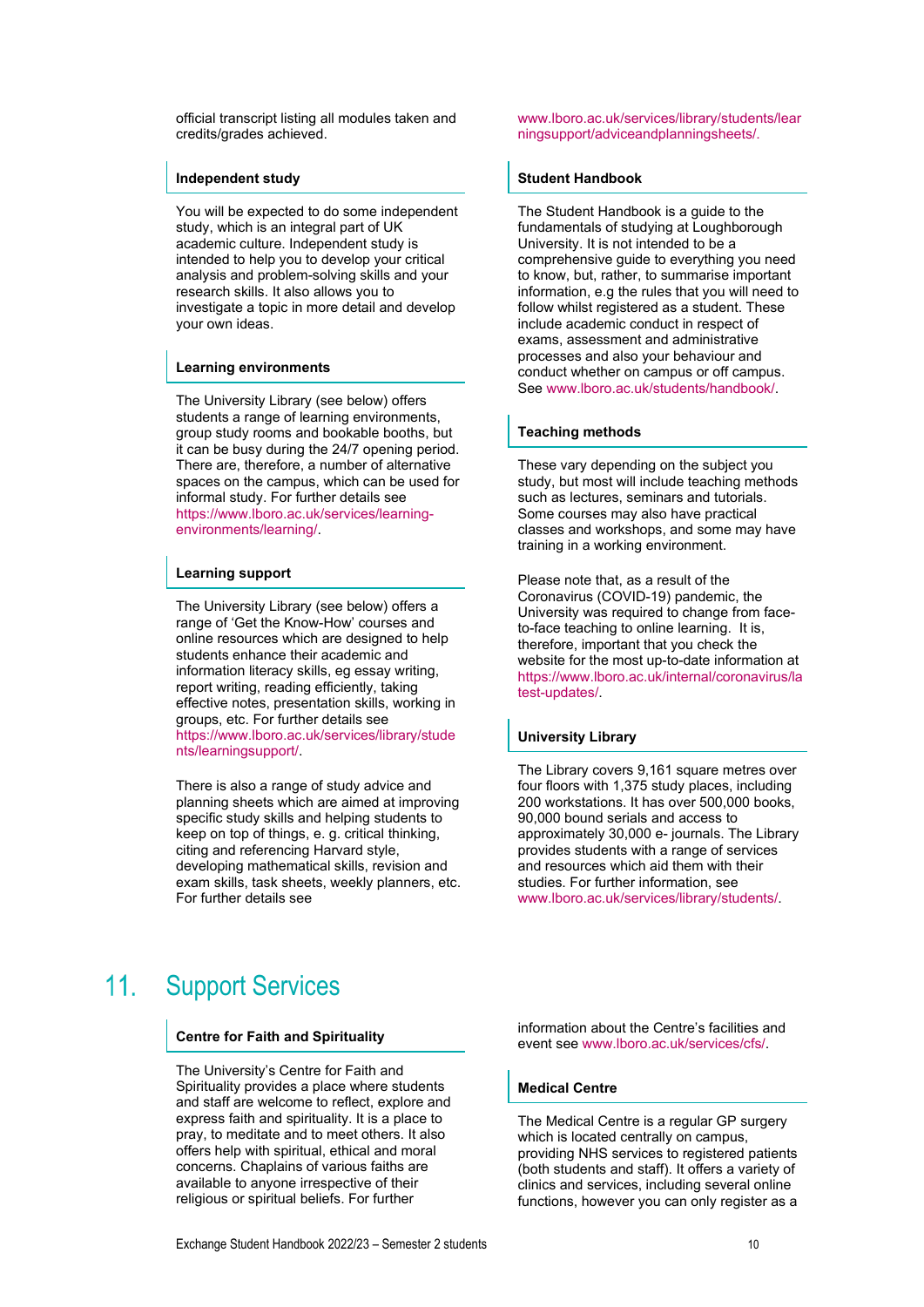patient if you are studying in the UK for a full academic year. If you are studying at Loughborough for one semester only and you become unwell, it is recommended that, in the first instance, you seek the advice of the University's pharmacist, who has premises located outside the Students' Union. If the pharmacist assesses your symptoms as urgent and/or requiring immediate treatment, you will be able to book an emergency appointment at the Medical Centre. Alternatively, you could visit the NHS Urgent Care Centre in Loughborough Hospital which is situated on Epinal Way (very close to the University campus). Please be advised, however, that there is often a substantial waiting time.

# **Nightline**

A confidential and anonymous listening service providing support for students, by students, via phone and email. Open termtime between 20:00 and 08:00 hours on Mondays, Wednesdays and Fridays. Telephone +44 (0)1509 227650 or email [listening@loughborough.nightline.ac.uk.](mailto:listening@loughborough.nightline.ac.uk)

### **Student Advice and Support Service**

The Student Advice and Support Service provides students with guidance on a range of issues relating to finance (e.g. loans, grants, welfare benefits and debts) and housing (e.g. contracts, deposits and the rights of tenants). There is also a dedicated website which provides advice to international students on

### <span id="page-10-0"></span> $12<sup>2</sup>$ Loughborough Students' Union

Loughborough Students' Union (LSU) was awarded the Best Students' Union at the 2016 What Uni Student Choice Awards. It is an organisation which is run to ensure that students have the best experience possible whilst studying at Loughborough, and it is unique amongst British universities in that its premises are owned by the students themselves. It is managed on a day-to-day basis by the LSU Executive, with scrutiny from the Union Council. You can find further details about the Students' Union a[t www.lsu.co.uk.](http://www.lsu.co.uk/)

The Students' Union Building is located on the north-eastern corner of the campus and consists of two floors. You will find a selection of shops, food outlets and other services, such as a dental practice, pharmacy, optician, hairdressing, beauty salon, cash points and banking facilities. At night, the Students' Union provides a range of entertainment which includes club nights, live events, quizzes, bingo, sports and fitness.

matters such as visas and living in the UK. The Student Advice and Support Service is located in the Bridgeman Building at the centre of the campus and is open from 09:00 - 17:00 hours, Monday to Friday. Email any queries to [advice@lboro.ac.uk](mailto:advice@lboro.ac.uk) or telephone +44 (0)1509 222058.

### **Student Wellbeing and Inclusivity**

Student Wellbeing and Inclusivity (SWAI) provides a range of support, advice and guidance to students in order to help them build on their strengths and achieve their potential. Services include disability support, mental health support, counselling (see below), wellbeing and inclusivity. SWAI is located in the Bridgeman Building at the centre of the campus and is open from 09:00 - 17:00 hours, Monday to Friday. Email any queries to [studentwellbeing@lboro.ac.uk](mailto:studentwellbeing@lboro.ac.uk) or telephone +44 (0)1509 228338.

# **University Counselling Service**

This service is available and free to the whole University community. The counsellors are all professionally trained and experienced in dealing with issues such as anxiety, depression, bereavement, family concerns, study-related problems and adjusting to a new way of life. It is quite normal for someone who moves from a familiar culture to one which is unfamiliar to experience 'culture shock'. You can contact the Counselling Service on email [ucs@lboro.ac.uk](mailto:ucs@lboro.ac.uk) or telephone +44 (0)1509 222148.

Once you become a student on any programme at Loughborough, you automatically become a member of the Students' Union, which offers a diverse programme of entertainment and activities as well as providing you with practical and peer support. For example, Student Voice (email [voiceadvisor@lsu.co.uk\)](mailto:voiceadvisor@lsu.co.uk) is a confidential and non-judgmental service which can help you with a range of issues, including academic misconduct, appealing results and impaired performance claims.

# **International Students' Network**

The Students' Union has a strong belief in supporting ERASMUS+ and international students and, as such, has its own International Students' Network. They will encourage you to get involved in, and engage with, a variety of activities and social events which are organised during the course of the academic year. You can find further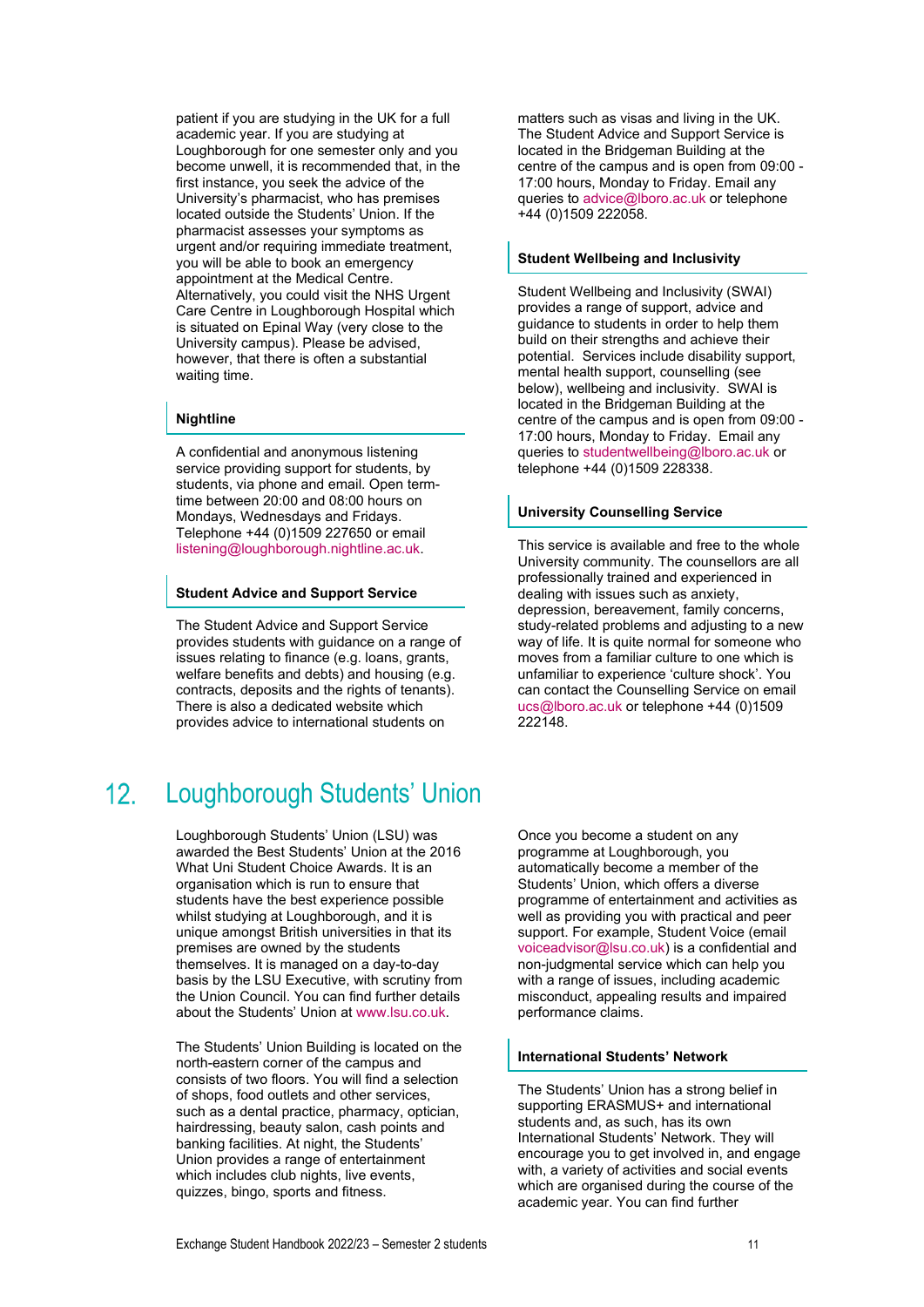information about the International Committee and their social media links at [https://lsu.co.uk/welfare-diversity/international](https://lsu.co.uk/welfare-diversity/international-students-network)[students-network](https://lsu.co.uk/welfare-diversity/international-students-network)

### **Peer Mentoring Scheme**

The Students' Union manages a Peer Mentoring Scheme for all incoming exchange students. The scheme operates on an opt-out basis, and those of you who opt-in (i.e. mentees) will be allocated mentors who will be there to provide advice and guidance with a view to helping you adjust to studying and living in the UK.

As part of this scheme, there is an 'Ask a Student Service' [\(www.lsu.co.uk/askastudent\)](http://www.lsu.co.uk/askastudent) which allows current, prospective and prearrival students to ask a peer mentor a question about anything related to Loughborough, e.g. societies, international integration or where to buy a warm coat!

As the Students' Union is a separate organisation to the University, we require your permission to pass on your contact details so that you can participate in the peer mentoring scheme. Please ensure, therefore, that you complete the relevant section of the Incoming Exchange Student Application Form.

#### <span id="page-11-0"></span>Sport and Recreational Facilities  $13<sub>1</sub>$

Loughborough University is internationally renowned for excellence in sport and has the best sporting facilities in the UK which are used by elite athletes, students, staff and the general public alike.

Indoor facilities include a 50m swimming pool, an athletics centre, a cricket performance centre, netball and badminton courts, a gymnastics centre, a martial arts studio and several multi-purpose sports halls. Outdoor facilities include an athletics stadium, a

football stadium, artificial and grass pitches, tennis courts, a beach park, a ball park and a games park.

There is more information about the sport and recreational facilities, including membership, booking details and prices at [http://www.loughboroughsport.com/.](http://www.loughboroughsport.com/)

# <span id="page-11-1"></span>USEFUL INFORMATION

#### <span id="page-11-2"></span> $14.$ Living in the UK

### **Bank accounts**

It can take up to 5 working days to open a bank account, therefore it is advisable to bring some cash so that you can meet any immediate expenses during your first couple of weeks. To open a bank account, you will need to provide documents showing proof of identification, your UK and home addresses and your student status. You can obtain a letter confirming your student status by contacting Student Enquiries via email [studentenquiries@lboro.ac.uk](mailto:studentenquiries@lboro.ac.uk) or telephone +44 (0)1509 222491.

Most banks are normally open daily between 09:30 – 17:30 hours, Monday to Friday inclusive, although some may open later on one day each week and/or on Saturday mornings. You will find several cashpoints

across the University campus, but there is only one bank (Santander), which is located near the Students' Union.

# **Cash**

The pound sterling is the official currency of the UK. Notes are in denominations of £50, £20, £10 and £5, and coins are available in £2, £1, 50p, 20p, 10p, 5p, 2p and 1p. Please note however, that many retail outlets have stopped cash transactions since the COVID-19 pandemic, therefore you will need a debit or credit card.

### **Climate**

The UK climate is temperate with warm, damp Summers and cool, wet Winters. However, it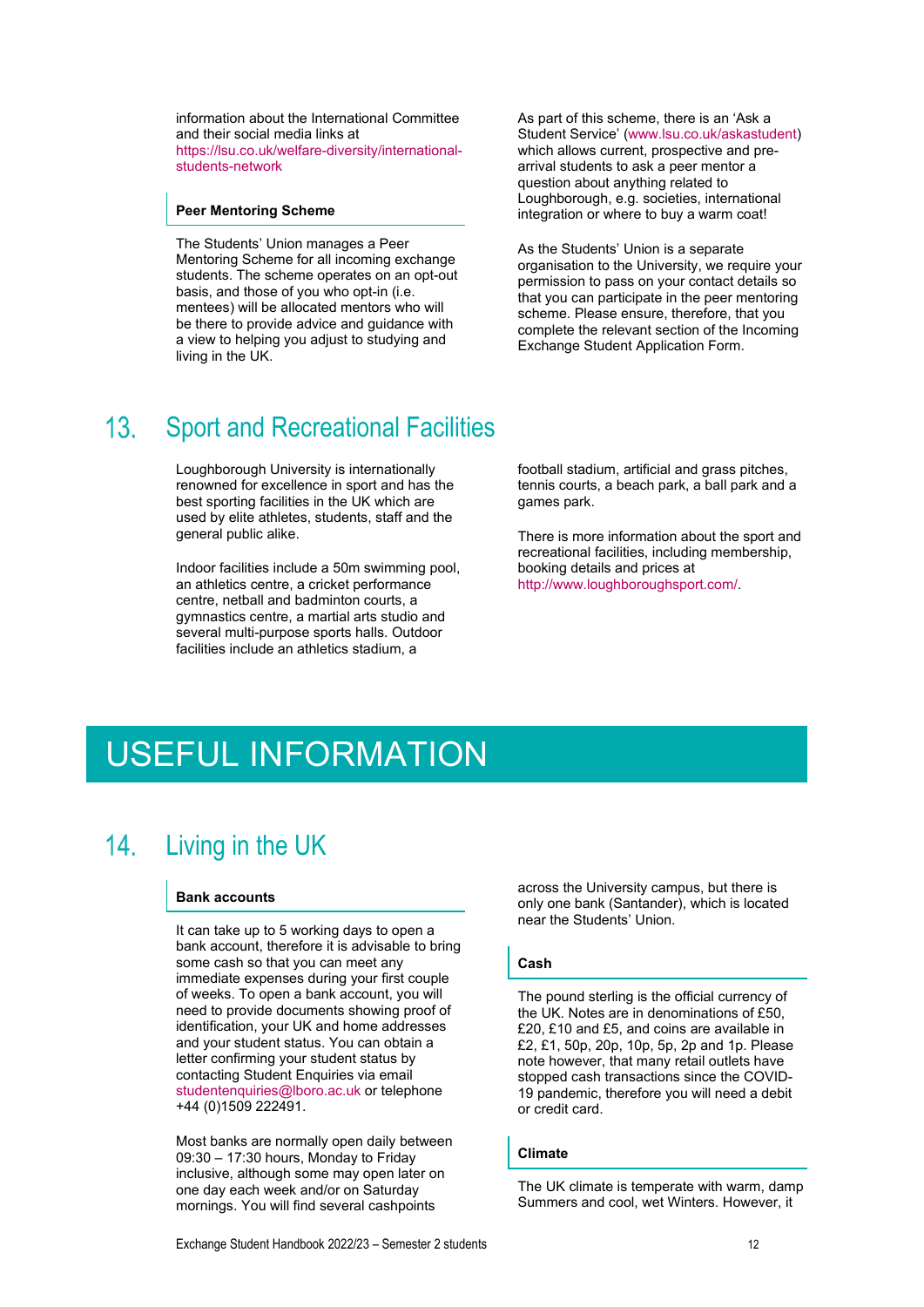is also unpredictable and the temperature can vary considerably within one day. In Summer, temperatures vary between 19-23 degrees centigrade, with daylight of around 16 hours per day. The warmest months are usually July and August. In Winter, temperatures vary between 0-10 degrees centigrade, with the daylight hours shortening to around 8 hours per day. The shortest day of the year is 21 December. January and February tend to be the coldest months.

# **Clothing**

Styles of dress vary in the UK, but you can wear informal clothes on the campus during the day. For formal occasions, you might be expected to dress more formally. You might wish to bring your national dress, as there are international events which will provide you with an opportunity to wear it. Taking into consideration the UK's climate, it is recommended that you bring appropriate clothing, such as waterproof coats, sweaters and socks. Some items might be cheaper to buy when you arrive in the UK, but it depends on where you are travelling from and the exchange rate at the time.

# **Electrical equipment**

The standard electricity supply in the UK is 220/240 volts, 50 cycles AC, and the standard socket is designed to take a 13-amp square three-pin plug. If you are bringing your own electrical equipment, which requires a two-pin socket or plug, you will need to buy an international voltage or plug adaptor.

# **Laws**

There are a number of laws in the UK which might be different from your home country, for example, with regard to the use of alcohol and tobacco. It is, therefore, recommended that you take a look at the section entitled 'Crime, Justice and the Law' on the UK Government's website: https://www.gov.uk/browse/justice.

### <span id="page-12-0"></span> $15<sub>1</sub>$ Contact Details

# **Emergencies**

If an emergency needing the police, fire or ambulance should arise outside the University, you should dial 999 on the nearest phone. If you are on University premises, you should dial 888. The University's Security Officers are on duty 24 hours per day.

# **Mobile phones**

There are many specialist mobile phone shops in Loughborough where you are able to purchase a 'pay as you go' or contract phone. Depending on the length of your stay, a 'pay as you go' phone may be a better purchase, but please note that the price of international calls will vary significantly depending on your network provider. If you plan to bring your mobile phone with you, check PRIOR to leaving your home country that you will be able to use it in the UK. Your network provider might also be able to provide you with the best options regarding the cost of making and receiving international calls.

# **Personal safety**

Although Loughborough is a relatively safe town, you should still take all the necessary steps to ensure your own personal safety. The University's Security Office has produced an online presentation on personal safety which includes a section specifically for international students. It can be found on the website at [www.lboro.ac.uk/services/security/](http://www.lboro.ac.uk/services/security/presentation/) [presentation/.](http://www.lboro.ac.uk/services/security/presentation/)

# **Shopping**

Loughborough is an attractive and safe market town with a street market on Thursdays and Saturdays. It has several large supermarkets, such as Aldi, Lidl, Morrisons, Sainsbury's and Tesco, a number of international supermarkets and a variety of smaller food shops. Items for sale are marked with a price, and you will be expected to pay that – it is not possible to bargain over prices in UK shops.

As Loughborough is at the heart of England in the East Midlands, it is well serviced by road, rail and air if you feel like shopping elsewhere. There are three large cities in close proximity (Leicester, Nottingham and Derby), and there are regular trains operating between Loughborough and London, with the journey taking approximately 90 minutes.

# **Exchange Co-ordinators**

Each School/Department has an Exchange Co-ordinator, who has academic expertise in your chosen subject and will be able to offer you advice on what you can study and which modules you can take. You are advised to contact your respective Exchange Coordinator directly if you have any queries regarding your application form and learning